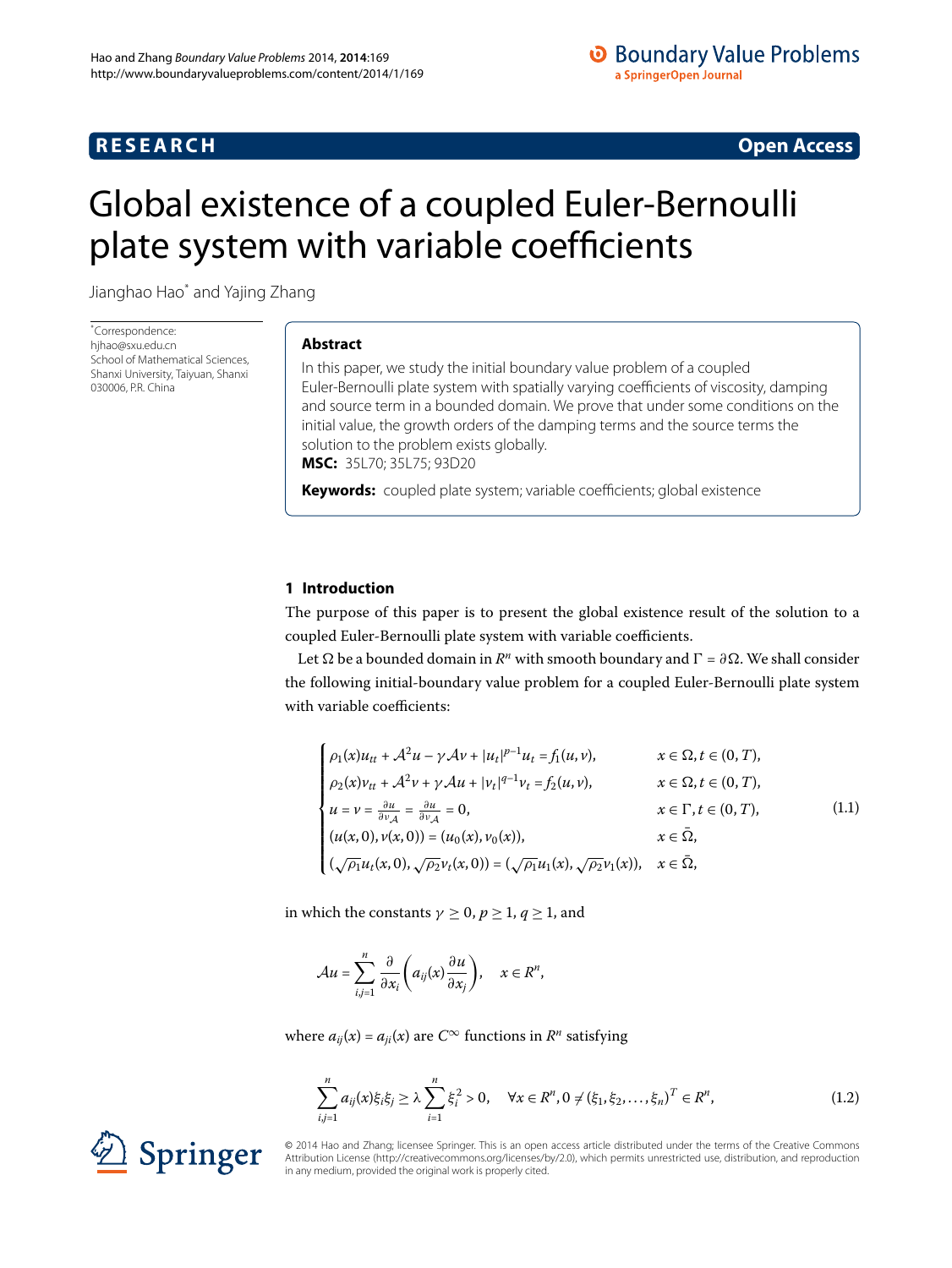*λ* is a positive constant.  $\frac{\partial}{\partial v_{\mathcal{A}}} = \sum_{i,j=1}^{n} a_{ij}(x)v_i \frac{\partial}{\partial x_j}$  is the so-called co-normal derivative and *ν* = (*ν*<sub>1</sub>, *ν*<sub>2</sub>,..., *ν*<sub>*n*</sub>) is the unit normal of Γ pointing towards the exterior of  $Ω$ . In physical terms the entries  $a_{ij}(x)$  are related to the coefficients of elasticity.

We suppose that  $\rho_i \in C^1(\overline{\Omega})$   $(i = 1, 2)$  is the density (the mass per unit length) of the plates respectively, and it satisfies the following hypothesis:

<span id="page-1-0"></span>
$$
\rho_i \ge \rho_0 > 0, \quad i = 1, 2,
$$
\n(1.3)

where  $\rho_0$  is a constant. We also assume that there exists a function  $F(\xi, \eta)$  such that

$$
f_1(\xi,\eta) = \frac{\partial F(\xi,\eta)}{\partial \xi}, \qquad f_2(\xi,\eta) = \frac{\partial F(\xi,\eta)}{\partial \eta} \quad \text{for } (\xi,\eta) \in R^2,
$$
 (1.4)

and suppose that *F*(*ξ* , *η*) satisfies

$$
0 \le F(\xi, \eta) \le d_1(|\xi|^{m+1} + |\eta|^{m+1}) \quad \text{for } (\xi, \eta) \in R^2,
$$
\n(1.5)

in which  $d_1$  is a positive constant,  $1 < m \leq \frac{6}{n-4}$  for  $n > 4$ , and  $m > 1$  for  $n \leq 4$ .

The systems of plate equation have been studied by numerous authors, see  $[1-9]$  $[1-9]$ . Mes-saoudi [\[](#page-4-1)7] considered the semilinear Petrovsky equation with the damping and the source term, showed that the solution blows up in finite time if the growth order of damping term is larger than the growth order of source term and the energy is negative, whereas the solution is global if the growth order of damping term is not larger than the growth or-der of source term. Hoffmann and Rybka [\[](#page-4-2)5] studied the analyticity of the nonlinear term forces convergence of solutions for two equations of continuum mechanics. They showed that any solution with appropriate boundary and initial conditions has a limit as *t* goes to infinity. Yao [9] discussed the initial-boundary value problem for Euler-Bernoulli plate with variable coefficients and gave the observability inequality. The authors of [\[](#page-4-0)] were interested in the case of thermoelastic plate and they established stability of the rest state. The authors of [2[\]](#page-4-3) discussed the exponential attractors for an extensible beam equation. [5[\]](#page-4-2) differs from [\[](#page-4-2)1, 2] because [5] included a viscous term  $\Delta u_t$ . This term played an im-portant role in their consideration. Guesmia [\[](#page-4-4)3] considered the system of plate equations with damping, proved that the solution decays exponentially if the damping term behaves like a linear function, whereas the decay is of a polynomial order otherwise. Li and Wu [6] discussed the plate stabilization problem with infinite damping and showed that the energy of the problem decays exponentially provided that the negative damping is sufficiently small. For the Cauchy problem of multidimensional generalized double dispersion equation, Xu and Liu  $[8]$  $[8]$  proved the existence and nonexistence of global weak solution by the potential well method. Komornik and Zuazua [\[](#page-5-2)10] considered a wave equation with mixed boundary condition. They showed the stabilization without a geometrical hypothesis on the domain. This is an original work that used the multiplicative technique in the study of asymptotic behavior of a dissipative system in PDE using the energy method.

Our purpose in this paper is to give the global existence of the solution to the initial boundary value problem for a coupled Euler-Bernoulli plate system with variable coefficients.

The present work is organized as follows. In Section 2, we give the local existence result of problem (1[.](#page-0-1)1). Section 3 is devoted to the global existence of the solution.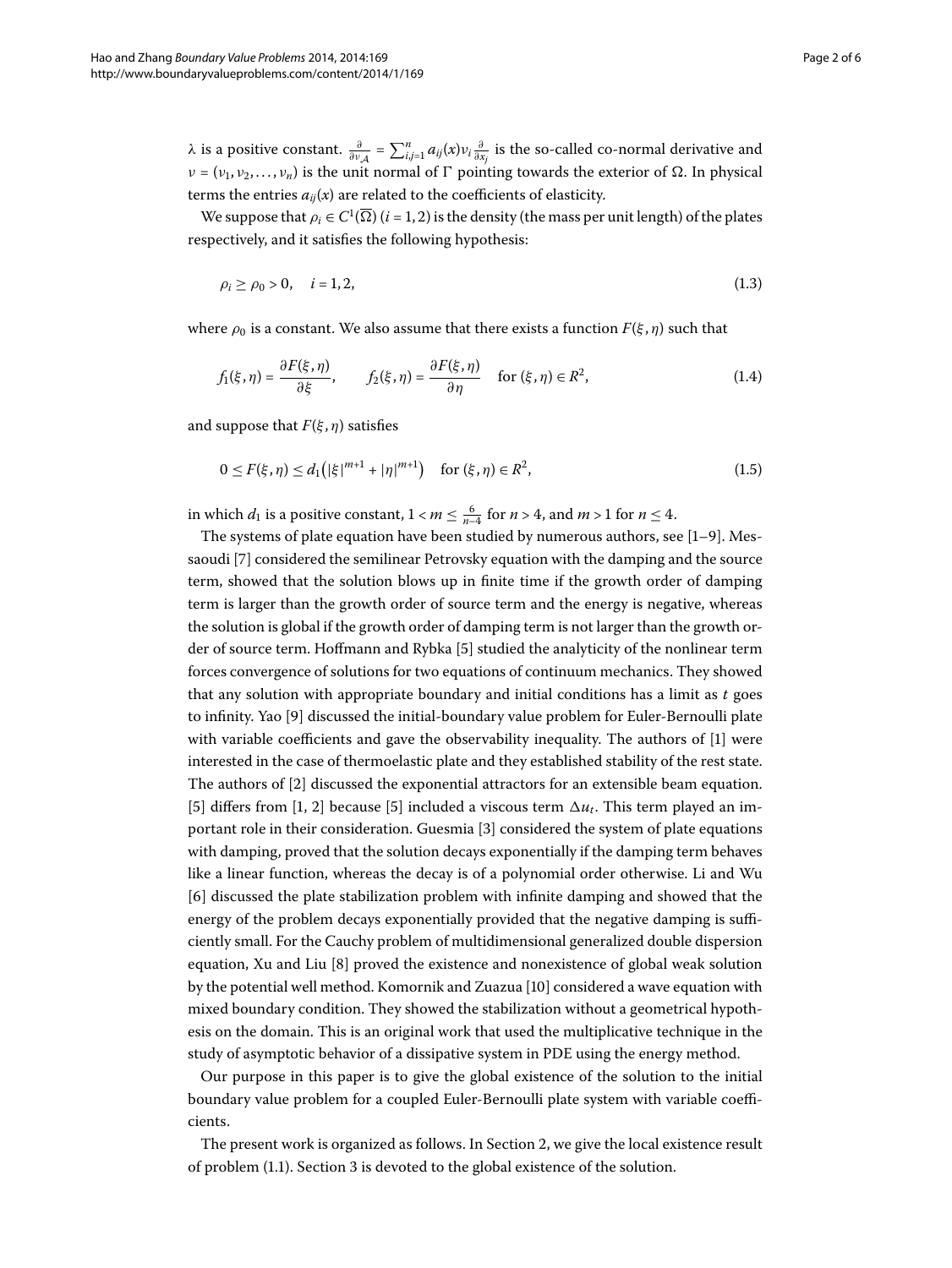We shall write  $\|\cdot\|$  denoting the usual  $L^2(\Omega)$  norm  $\|\cdot\|_{L^2(\Omega)}$ ,  $\|\cdot\|_p$  denoting the usual  $L^p(\Omega)$  norm  $\|\cdot\|_{L^p(\Omega)}, \langle \cdot, \cdot \rangle$  denoting the usual inner product in  $L^2(\Omega)$ . Let

<span id="page-2-2"></span>
$$
W = \left\{ w \in H^{2}(\Omega) \middle| w = \frac{\partial w}{\partial v_{\mathcal{A}}} = 0 \text{ on } \Gamma \right\}.
$$

<span id="page-2-0"></span>Let  $B > 0$  be the best constant of the embedding inequality such that

$$
||w||_{m+1} \le B||\mathcal{A}w||, \quad \forall w \in W.
$$
\n
$$
(1.6)
$$

### **2 Local existence result**

In order to state our main results, we introduce the definition of weak solution for system  $(1.1).$  $(1.1).$  $(1.1).$ 

**Definition** By a weak solution  $(u, v)$  of system (1[.](#page-0-1)1) on [0, *T*], we mean functions  $u, v \in$  $C([0, T], W) ∩ C<sup>1</sup>([0, T], H<sub>0</sub><sup>1</sup>(Ω)), u<sub>0</sub>, v<sub>0</sub> ∈ W, u<sub>1</sub>, v<sub>1</sub> ∈ H<sub>0</sub><sup>1</sup>(Ω)$  satisfying

$$
\begin{cases} \langle \rho_1 u_t, \varphi \rangle - \langle \rho_1 u_1, \varphi \rangle - \int_0^t \langle \rho_1 u_\tau, \varphi_\tau \rangle \, d\tau + \int_0^t \langle \mathcal{A} u, \mathcal{A} \varphi \rangle \, d\tau \\ \quad + \gamma \int_{\Omega} \sum_{i,j=1}^n a_{ij}(x) \frac{\partial \nu}{\partial x_i} \frac{\partial \varphi}{\partial x_j} \, dx + \int_0^t \langle |u_t|^{p-1} u_t, \varphi \rangle \, d\tau = \int_0^t \langle f_1, \varphi \rangle \, d\tau, \\ \langle \rho_2 v_t, \psi \rangle - \langle \rho_2 v_1, \psi \rangle - \int_0^t \langle \rho_2 v_\tau, \psi_\tau \rangle \, d\tau + \int_0^t \langle \mathcal{A} v, \mathcal{A} \psi \rangle \, d\tau \\ \quad - \gamma \int_{\Omega} \sum_{i,j=1}^n a_{ij}(x) \frac{\partial u}{\partial x_i} \frac{\partial \psi}{\partial x_j} \, dx + \int_0^t \langle |v_t|^{q-1} v_t, \psi \rangle \, d\tau = \int_0^t \langle f_2, \psi \rangle \, d\tau, \\ (u(0), v(0)) = (u_0, v_0), \qquad (\sqrt{\rho_1} u_t(0), \sqrt{\rho_2} v_t(0)) = (\sqrt{\rho_1} u_1, \sqrt{\rho_2} v_1), \end{cases}
$$

for all text functions  $\varphi, \psi \in W$  and almost all  $t \in [0, T]$ .

**Theorem 2.1** (Local weak solution) *Suppose the validity of assumptions* (1.2)-(1.5). *Then there exists a unique local weak solution*  $(u, v)$  *to system* (1.1) *defined on* [0,  $T_0$ ] *for some*  $T_{0} > 0.$ 

*Proof* Similar to [\[](#page-5-3)11].

We define the energy of system  $(1.1)$  by

<span id="page-2-1"></span>
$$
E(t) := \frac{1}{2} \|\sqrt{\rho_1} u_t\|^2 + \frac{1}{2} \|\sqrt{\rho_2} v_t\|^2 + \frac{1}{2} \|\mathcal{A}u\|^2 + \frac{1}{2} \|\mathcal{A}v\|^2 - \int_{\Omega} F(u, v) \, dx. \tag{2.1}
$$

**Lemma 2.2** Suppose the validity of assumptions (1.2)-(1.5). Then the energy function of *system* (1[.](#page-0-1)1) *satisfies the energy identity*,

$$
E(t) + \int_0^t \|u_\tau\|_{p+1}^{p+1} d\tau + \int_0^t \|v_\tau\|_{q+1}^{q+1} d\tau = E(0). \tag{2.2}
$$

*Proof* Multiplying the first equation of (1[.](#page-0-1)1) by  $u_t$  and the second equation of (1.1) by  $v_t$ , integrating over  $\Omega \times [0,t]$  and summing them, by a straightforward calculation we obtain  $(2.2).$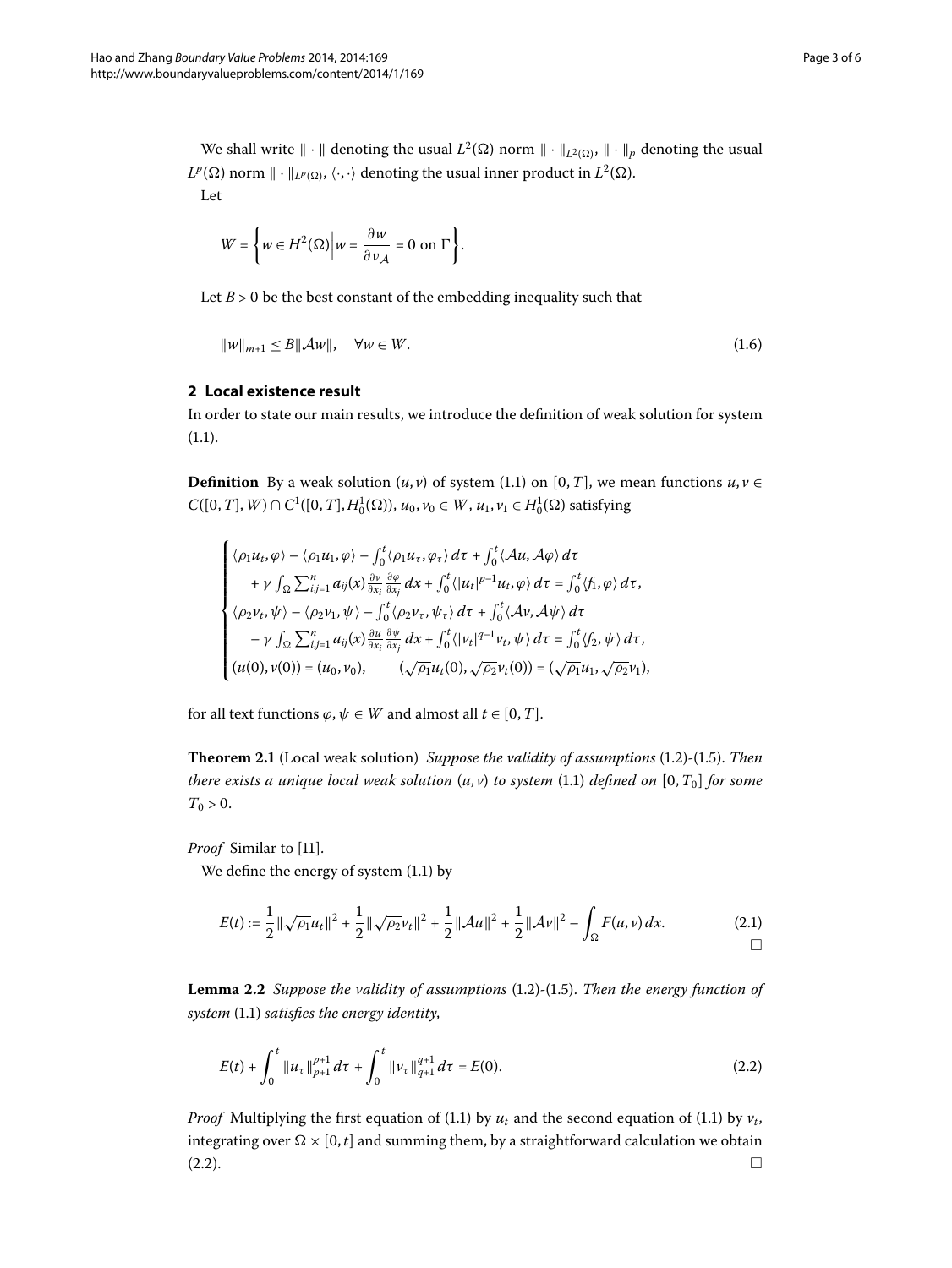<span id="page-3-0"></span>In this section, we give the global existence of system  $(1.1)$  $(1.1)$  $(1.1)$ .

Define

$$
J(t) = \|\sqrt{\rho_1}u_t\|^2 + \|\sqrt{\rho_2}v_t\|^2 + \|\mathcal{A}u\|^2 + \|\mathcal{A}v\|^2 - (m+1)\int_{\Omega} F(u,v) \, dx. \tag{3.1}
$$

Theorem 3[.](#page-0-1)1 Suppose that  $(u, v)$  is the unique weak solution of system (1.1), the initial data  $(u_0, v_0, u_1, v_1) \in W \times W \times L^2(\Omega) \times L^2(\Omega)$  satisfy

$$
J(0) > 0, \qquad d_1 B^{m+1}(m+1) < \left[\frac{2(m+1)}{m-1}E(0)\right]^{\frac{1-m}{2}}.
$$

*Then the solution* (*u*, *v*) *is global*.

*Proof* From the continuity of  $E(t)$  and  $F(u, v)$ , we have the continuity of  $J(t)$  on [0, *T*]. Denote

$$
t_0 := \sup \big\{ t \in [0, T]; J(\tau) > 0, \tau \in [0, t) \big\}.
$$

From the assumption *J*(0) > 0, it is not difficult to see that  $0 < t_0 \leq T$ . Next we show that  $t_0 = T$  and  $T > 0$  is arbitrary. From the definition of  $E(t)$  and  $J(t)$ , we can rewrite  $E(t)$  for  $t \in [0, t_0)$  as

<span id="page-3-1"></span>
$$
E(t) = \frac{m-1}{2(m+1)} \Big[ ||\sqrt{\rho_1} u_t||^2 + ||\sqrt{\rho_2} v_t||^2 + ||\mathcal{A}u||^2 + ||\mathcal{A}v||^2 \Big] + \frac{1}{m+1} J(t)
$$
  
> 
$$
\frac{m-1}{2(m+1)} \Big[ ||\sqrt{\rho_1} u_t||^2 + ||\sqrt{\rho_2} v_t||^2 + ||\mathcal{A}u||^2 + ||\mathcal{A}v||^2 \Big].
$$
 (3.2)

Thus from the nonincreasing property of  $E(t)$  (2[.](#page-2-1)2), it follows that for  $t \in [0, t_0)$ ,

$$
\|\sqrt{\rho_1}u_t\|^2 + \|\sqrt{\rho_2}v_t\|^2 + \|\mathcal{A}u\|^2 + \|\mathcal{A}v\|^2 < \frac{2(m+1)}{m-1}E(t) \le \frac{2(m+1)}{m-1}E(0). \tag{3.3}
$$

From assumptions (1[.](#page-3-1)5)-(1.6) and estimate (3.3), we get that for  $t \in [0, t_0)$ ,

$$
\int_{\Omega} F(u,v) dx \le d_1 \left( ||u||_{m+1}^{m+1} + ||v||_{m+1}^{m+1} \right)
$$
\n
$$
\le d_1 B^{m+1} \left( ||\mathcal{A}u||^{m+1} + ||\mathcal{A}v||^{m+1} \right)
$$
\n
$$
\le d_1 B^{m+1} \left( ||\mathcal{A}u||^2 + ||\mathcal{A}v||^2 \right)^{\frac{m+1}{2}}
$$
\n
$$
< d_1 B^{m+1} \left( ||\mathcal{A}u||^2 + ||\mathcal{A}v||^2 \right) \left[ \frac{2(m+1)}{m-1} E(0) \right]^{\frac{m-1}{2}}.
$$
\n(3.4)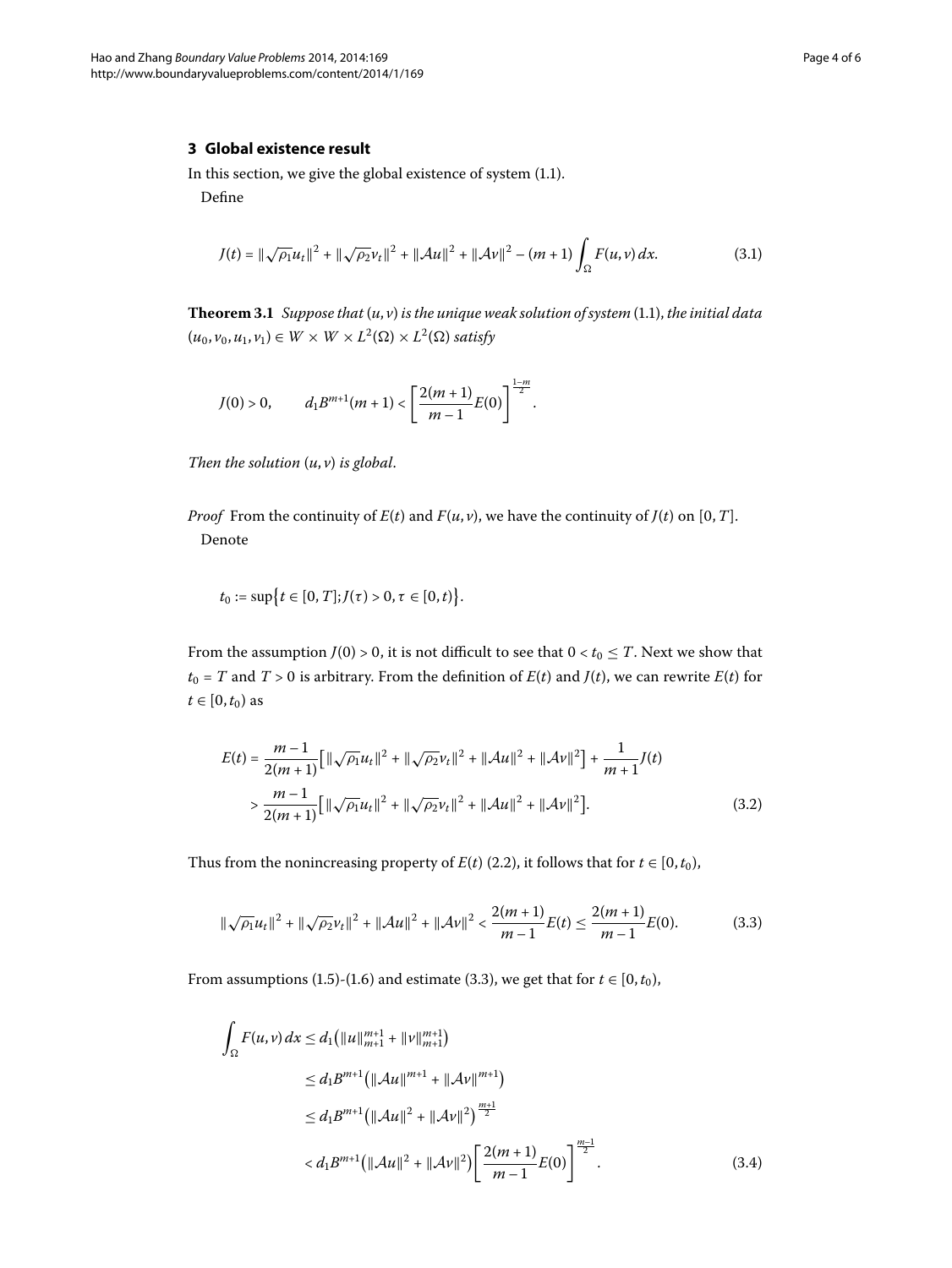Then it follows that for  $\tau \in (0, 1)$  small enough,

$$
J(t) > \tau \left( ||Au||^2 + ||Av||^2 \right)
$$
  
+  $(m+1) \left\{ (1-\tau) \left[ d_1 B^{m+1} (m+1) \left( \frac{2(m+1)}{m-1} E(0) \right)^{\frac{m-1}{2}} \right]^{-1} - 1 \right\}$   
 $\times \int_{\Omega} F(u,v) dx.$  (3.5)

Thanks to the assumption of  $E(0)$ , we have

 $d_1 B^{m+1}(m+1) \left[ \frac{2(m+1)}{m+1} \right]$  $\left(\frac{m+1}{m-1}E(0)\right)^{\frac{m-1}{2}}$  < 1.

Thus, by selecting  $1 - \tau = d_1 B^{m+1} (m+1) \left[ \frac{2(m+1)}{m-1} E(0) \right]^{m-1 \over 2}$ , we get

$$
J(t) > \tau \left( \left\| \mathcal{A}u \right\|^2 + \left\| \mathcal{A}v \right\|^2 \right)
$$

for  $t \in [0, t_0)$ . This implies  $J(t_0) \ge 0$ . If  $J(t_0) = 0$ , then it follows that  $u(x, t_0) = v(x, t_0) = 0$  $u_t(x,t_0) = v_t(x,t_0) = 0$  for  $x \in \Omega$ [.](#page-0-1) By the uniqueness of the solution to system (1.1), we obtain that the solution is zero solution for  $t \in [t_0, +\infty)$ . Then the solution is global.

For the case  $J(t_0) > 0$ , from the definition of  $t_0$ , we have  $t_0 = T$  and  $J(t) > 0$  for  $t \in [0, T]$ , where  $T > 0$  is arbitrary and the following estimate holds:

$$
\frac{m-1}{2(m+1)}\Big[\|\sqrt{\rho_1}u_t\|^2+\|\sqrt{\rho_2}v_t\|^2+\|\mathcal{A}u\|^2+\|\mathcal{A}v\|^2\Big] (3.6)
$$

Then the global existence of the solution follows.  $\Box$ 

#### **Competing interests**

The authors declare that they have no competing interests.

#### **Authors' contributions**

<span id="page-4-0"></span>The authors declare that the study was realized in collaboration with the same responsibility. All authors read and approved the final manuscript.

#### <span id="page-4-3"></span>**Acknowledgements**

<span id="page-4-4"></span>The authors are highly grateful for the referees' careful reading and comments on this paper. The research is supported by NNSFC No. 61374089 and Shanxi Scholarship Council of China No. 2013-013.

#### <span id="page-4-2"></span>Received: 19 September 2013 Accepted: 25 June 2014

#### <span id="page-4-5"></span><span id="page-4-1"></span>**References**

- 1. Avalos, G, Lasiecka, I, Triggiani, R: Uniform stability of nonlinear thermoelastic plates with free boundary conditions. In: Hoffmann, K-H, Leugering, G, Tröltzsch, F (eds.) Optimal Control of Partial Differential Equations. Birkhäuser, Basel (1999)
- 2. Eden, A, Milani, AJ: Exponential attractors for extensible beam equation. Nonlinearity 6, 457-479 (1993)
- 3. Guesmia, A: Existence globale et stabilisation interne non linéaire d'un système de Petrovsky. Bull. Belg. Math. Soc. Simon Stevin 5, 583-594 (1998)
- 4. Guesmia, A: Energy decay for a damped nonlinear coupled system. J. Math. Anal. Appl. 239, 38-48 (1999)
- 5. Hoffmann, KH, Rybka, P: Analyticity of the nonlinear term forces convergence of the solutions to equations of continuum mechanics. Nonlinear Anal. 50, 409-424 (2002)
- 6. Li, J, Wu, Y: Exponential stability of the plate equations with potential of second order and indefinite damping. J. Math. Anal. Appl. 359, 62-75 (2009)
- 7. Messaoudi, SA: Global existence and nonexistence in a system of Petrovsky. J. Math. Anal. Appl. 265, 296-308 (2002)